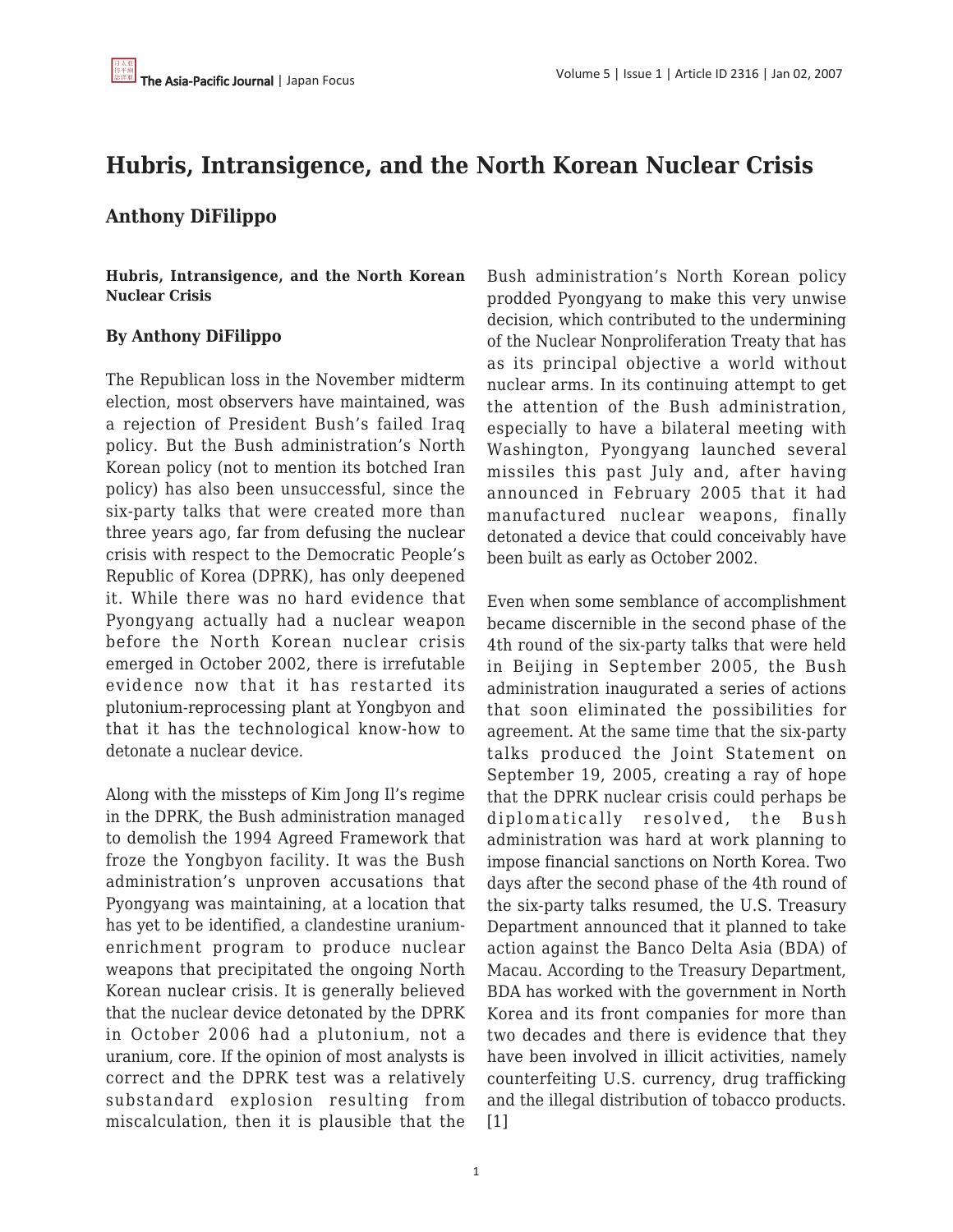Because the BDA had had a long-term financial relationship with the DPRK, and since accusations of North Korea's involvement in illicit activities were hardly new, if nothing else, the question of the timing of the Treasury Department's announcement becomes suspect. A few weeks later, the U.S. Treasury Department announced sanctions directed at eight North Korean businesses said to be connected to the proliferation of weapons of mass destruction (WMD). [2]

Although the Treasury Department maintained that the imposition of financial sanctions on the DPRK was a separate issue from the six-party talks, Pyongyang interpreted them differently. As Pyongyang saw it, the U.S. imposed financial sanctions in order to pressure the DPRK, in the best-case scenario hoping that the regime would implode, or at least that it would be so weakened that Washington could impose unilateral demands to end the North Korean nuclear crisis. Not too long after the end of the first phase of the 5th round of the six-party talks in November 2005, Pyongyang announced that it would not participate in these multilateral meetings until the United States lifted the financial sanctions that it had imposed on North Korea.

Having on more than one occasion refused Pyongyang's request to meet bilaterally, the Bush administration suddenly changed its strategy, very quietly sending Christopher Hill, the Assistant Secretary of State for East Asian and Pacific Affairs, to Beijing in late October 2006 to meet with Chinese and North Korean officials. In Beijing, there were trilateral meetings; however, Hill also met bilaterally with Kim Gye-gwan, the DPRK's Vice Foreign Minister and its chief negotiator in the six-party talks. The announcement by the Chinese Foreign Ministry on October 31 that the sixparty talks would soon resume was welcome news, since the hope that diplomacy could eventually resolve the DPRK nuclear crisis sounded far better to the international community than the stalemate that existed for nearly a year.

Hill stated after the meetings that he agreed to have the financial-sanctions problem addressed bilaterally as a side issue at the six-party talks – even though Washington had previously insisted that it was unconnected – and that the DPRK did not have any conditions for returning to these multilateral discussions. Pyongyang's agreement to return to the six-party talks, notwithstanding the fact that the United States had not removed the financial sanctions, was a concession that is diplomatically tantamount to Washington's willingness to meet bilaterally with Kim Gye-gwan in Beijing, which was rationalized as occurring within the context of trilateral discussions. But Hill's claim that the DPRK made no conditions to return to the sixparty talks is a harder political pill to swallow, since what else would an agreement to discuss the financial sanctions at the six-party talks be other than a condition. Indeed, right after the announcement in Beijing that the six-party talks would soon resume, Pyongyang stated that it was rejoining the multilateral discussions based "on the premise" that the United States and the DPRK will be able to settle the sanctions issue during the six-party talks. [3]

Two days after the announcement that the sixparty talks would be resuming soon, the U.S. Treasury Department showed unequivocally that it was not at all interested in allowing tact to prevail over indiscretion. Responding to requests from the news media regarding the announcement that North Korea would be rejoining the six-party talks, the Treasury Department stated that its continuing investigation of BDA "confirms the illicit conduct of the bank, including that the bank took a fee from the North Koreans in exchange for lax due diligence on their accounts." [4]

#### **Help from Tokyo**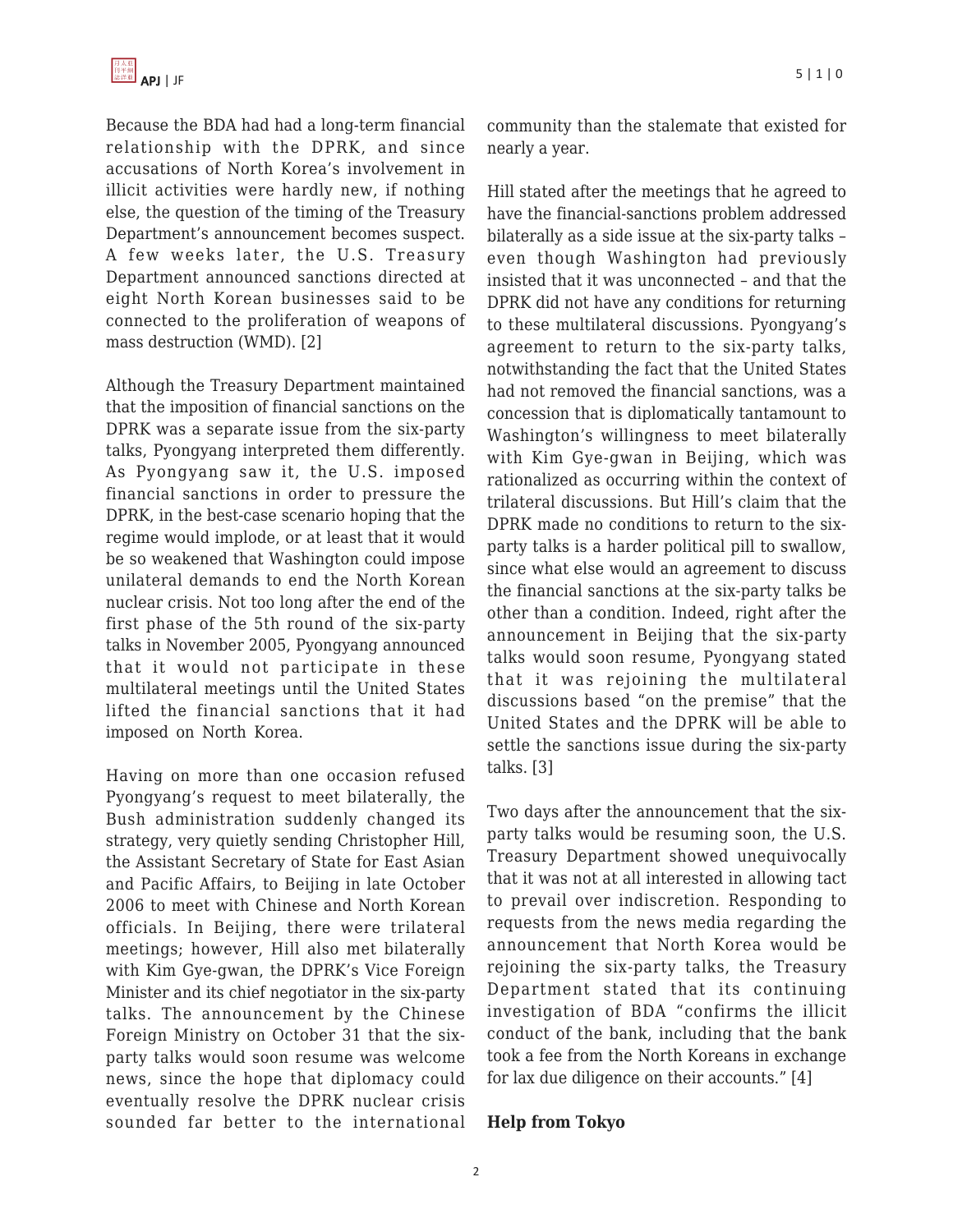

Shortly after the Treasury Department announcement, Japan's largest daily newspaper, the conservative Yomiuri Shimbun, ran a story that maintained that there is now evidence that Pyongyang had used its deposits in the BDA to pay Japanese companies in 2002 for equipment that could be used on North Korea's WMD programs. This was and is contrary to reports maintaining that BDA accounts had been used by DPRK elites to furnish themselves with luxury goods. While the U.S. Treasury Department would not acknowledge whether it had collaborated with Tokyo on the investigation, Japan to this point had kept out of the BDA financial-sanctions imbroglio.

While the title of the Yomiuri Shimbun story was a damning indictment of North Korea's determination to develop its WMD programs, the story itself was speculative rather than definitive. In one instance, Pyongyang allegedly used funds from a BDA account in 2002 to purchase a freeze drier that could be utilized in DPRK's biological weapons program. A DPRK company, which supposedly had direct ties to Kim Jong Il, was said to have arranged for a firm located in Tokyo to send the freeze drier, by way of Taiwan, to North Korea. Using funds from the BDA, this North Korean company allegedly deposited money in an account belonging to the Tokyo trading firm. Without providing any details, the story said that the DPRK company subsequently sold the freeze drier to a North Korean hospital that reputedly has been involved in researching biological weapons. A different DPRK firm allegedly used its BDA account in 2002 to purchase an electric supply component that another Japanese business illegally transported from Tokyo, through Thailand, to North Korea. The paper indicated that the electric supply component could be part of North Korea's uranium enrichment program [5] – the same one that the DPRK denies exists and still has not been located.

Tokyo has been a staunch supporter of the Bush administration's hard-line DPRK policy from the start and was very pleased in April 2006 that the president welcomed to the White House the family members of a victim of North Korea's abduction activities. For Japan, the abduction of its citizens by North Korean agents decades ago has been the most serious unresolved problem it has faced with the DPRK until the latter's recent nuclear test, and so Tokyo was pleased that Bush helped to internationalize the issue. Moreover, both Washington and Tokyo have maintained that together they will work hard to enforce the U.N. Security Council (UNSC) resolution that imposed sanctions on North Korea in the wake of its nuclear test, something that Pyongyang is not at all happy about.

Other than ending food and humanitarian assistance, Tokyo has been reluctant in the past to directly sanction the DPRK for its misadventures. With the Japanese right pushing especially hard to make Japan a "normal country," one that demonstrates a full range of both military and economic capabilities, reluctance to impose sanctions no longer holds.

The threat of DPRK missile testing this past summer prompted Tokyo to pledge to sanction North Korea if it went ahead with the testing. Once the DPRK tested missiles in July, Tokyo immediately drafted a tough resolution to sanction North Korea, which it presented to the UNSC. While Tokyo's draft resolution, which included the possible enabling of Chapter VII that authorizes the use of military force, won the support of the United States, Great Britain and France, both China and Russia saw it as an excessive reaction to Pyongyang's bad decision to launch missiles. Beijing and Moscow initially called for a far less punitive Presidential Statement from the UNSC. They later sponsored a resolution of their own that did not include the possible use of military force. UNSC 1695 was a compromise resolution that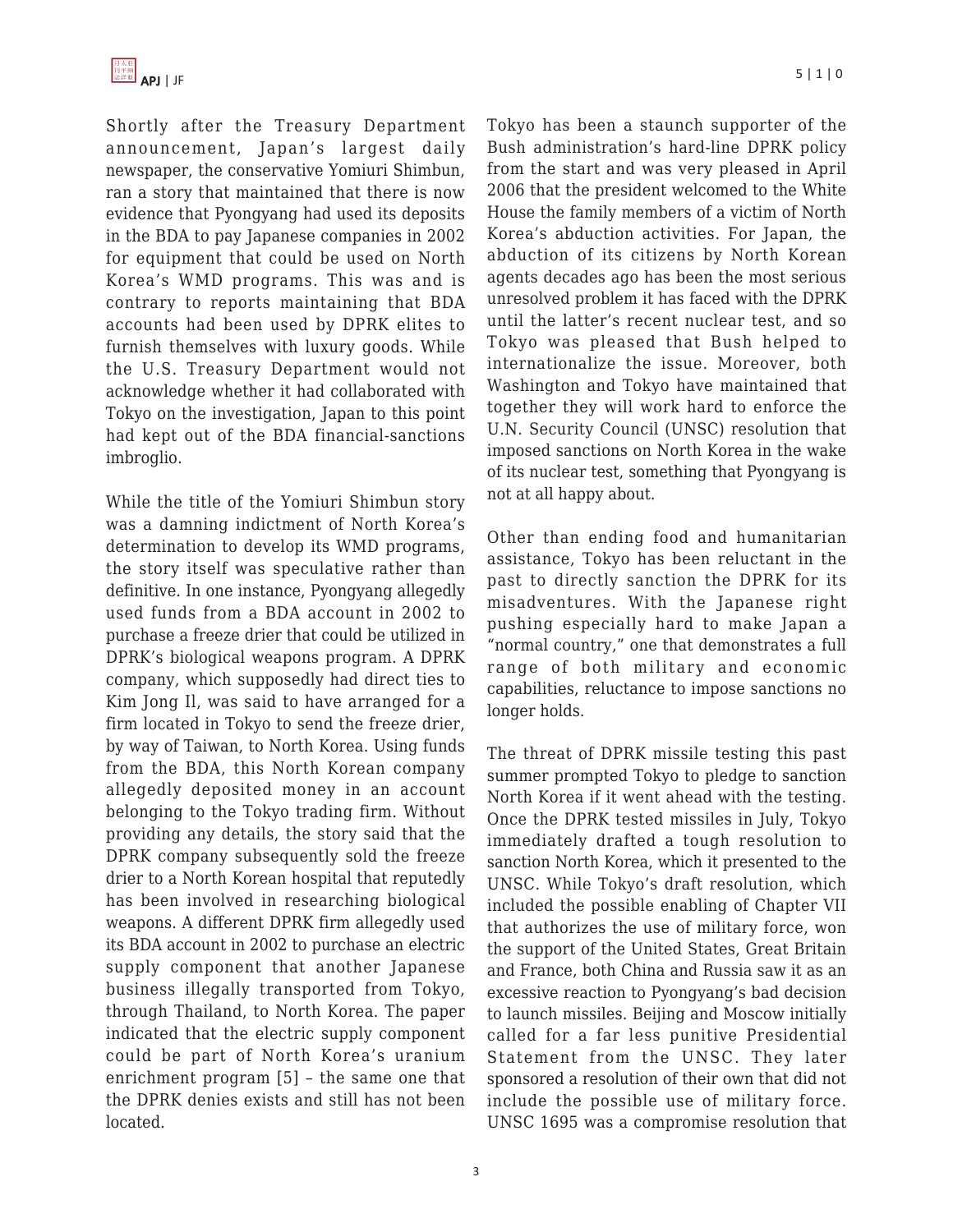married Washington and Tokyo's demands for a hard-line reaction to DPRK missile testing and Beijing and Moscow's preference for a less punitive response. [6]

Tokyo also took steps at home to sanction North Korea for its missile testing. In July, Tokyo banned the DPRK ship, the Man Gyong Bong, from docking in Niigata for six months, an action that has hurt Chongyron (pro-Pyongyang Koreans in Japan), since it significantly disrupted their transport ties with North Korea. [7] Then, in September 2006 Tokyo employed further sanctions. Stressing that its action was consistent with UNSC Resolution 1695, the Koizumi cabinet prohibited Japanese institutions from conducting unauthorized business with 15 DPRK establishments and one individual thought to be associated with Pyongyang's WMD programs. In addition to the individual, Washington had identified all but three of the listed establishments suspected of contributing to DPRK's WMD programs, prompting Pyongyang to respond that Tokyo was simply doing what Washington wanted.

Pyongyang's determination to get Washington's attention, preferably resulting in a bilateral meeting to resolve the nuclear crisis, led in early October to its proclaimed intention to conduct a nuclear test and then, just a few days later, to carry one out. Although a very unwise decision, the North Korean nuclear test proved two things: the DPRK could now detonate a nuclear device, and the sanctions approach had not worked. Thus, consistent with what has happened since 2002 when the DPRK nuclear crisis first emerged, the increasingly hard-line approach preferred by Washington and Tokyo to gain DPRK compliance, actually resulted in Pyongyang's noncompliance.

The DPRK's early October threat to conduct a nuclear test and the test itself coincided with Japanese Ambassador Kenzo Oshima assuming the position of president of the UNSC, on which Japan served as a nonpermanent member until the end of 2006. Although the global community viewed Pyongyang's nuclear test as a breach of a major international norm, having a Japanese official at the helm of the UNSC added to the speed of this body's reaction. Washington and Tokyo went to work immediately after the North Korean nuclear test, seeking to sanction the DPRK to the fullest extent possible. Before it had been technically verified that the DPRK had conducted a nuclear test, Washington and Tokyo succeeded in getting the UNSC to adopt Resolution 1718. Because of objections from Beijing and Moscow, UNSC Resolution 1718 did not authorize the use of military force. Condemning the DPRK for conducting a nuclear test, UNSC Resolution 1718 was in large part designed to ensure that goods, equipment and technology supporting the DPRK's military, especially its nuclear and WMD programs and including financing associated with them, not enter North Korea, and to block the international travel of persons believed to be connected with these efforts. [8]

Even before the adoption of UNSC Resolution 1718, Tokyo independently sanctioned North Korea, a move that instantly received approbation from the U.S. State Department. [9] Almost immediately after the DPRK announced that it had conducted a nuclear test, the Abe government banned all North Korean imports, barred all DPRK ships from docking in Japanese ports and prohibited nearly all North Koreans from entering Japan, sanctions that Ambassador Oshima articulated to the UNSC. [10] Since UNSC Resolution 1718 also prohibits states from supplying luxury goods to North Korea, Tokyo soon banned them as well. In mid November, the Abe cabinet decided to prohibit more than twenty luxury products consumed by the DPRK elite from being exported from Japan to North Korea. At about the same time, Washington announced that it too would proscribe luxury exports to the DPRK, [11] a symbolic gesture, since no U.S.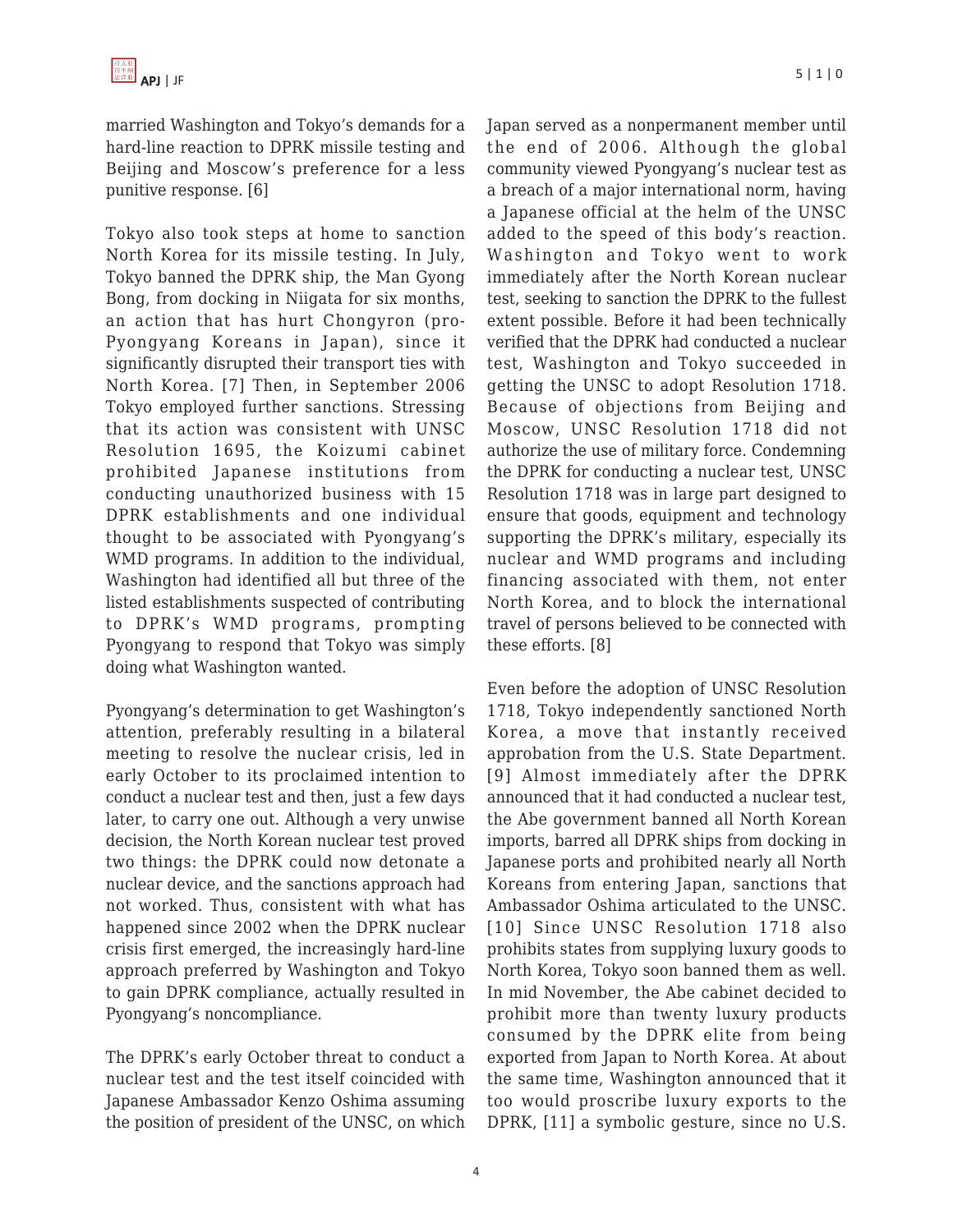exports of luxury items were shipped to North Korea in 2006.

To different degrees, the United States has been sanctioning North Korea since 1950. [12] Together with Washington's longer-term sanctions regime, Tokyo's decision to apply tough sanctions on North Korea, since its July 2006 launch of several missiles, did not prevent Pyongyang from conducting a nuclear test. Nor did the combined U.S-Japanese sanctioning effort persuade Pyongyang to discuss much of anything other than the sanctions imposed by Washington on the DPRK's BDA accounts at the six-party talks recently held in Beijing in December 2006. As for Japan-DPRK relations, like US-DPRK relations, they too are in bad shape. Before the six-party discussions resumed in December, Pyongyang questioned the purpose of Japan even attending the talks. Since Japanese and DPRK officials held no bilateral discussions at the recent six-party talks, the Abe government's insistence on giving high priority to resolving the abduction issue, in addition to the missile and nuclear problems, amounted only to words, but words that nonetheless have political value in Japan. For several years, the Japanese right has used the abduction issue as a trump card to garner and maintain political support at home.

## **Preordaining the Six-Party Stalemate**

The Bush administration was well aware before the six-party talks resumed in December 2006 how much the lifting of the BDA sanctions meant to Pyongyang. Nearly a month and a half after agreement was reached in Beijing at the end of October to resume the six-party talks and for Washington and Pyongyang to have a bilateral discussion on the sanctions issue in this multilateral context, the Bush administration appeared far from having a detailed, coordinated approach to deal with North Korea.

When asked just five days before the six-party talks resumed on December 18 if Undersecretary for Terrorism and Financial Intelligence Stuart Levey from the Treasury Department would be leading the U.S. sanctions team in the discussions with the DPRK delegation in Beijing, Assistant Secretary of State Hill responded, "You can check with Treasury. I don't believe Stuart is actually going. I think someone from Stuart's shop is going." [13] Hill was right Levey did not go to Beijing. Hill's comments give the impression that little interdepartmental communication had taken place on how to resolve the DPRK nuclear crisis. The day before Hill made his comment – again, just a few days before the resumption of the six-party talks – Levey was in New York giving a speech. He told his audience composed of international financial leaders that the objective of monitoring institutions around the world when dealing with problem organizations and states, one of which he identified as North Korea, needs to be "to prohibit their access – and that of their support networks – to the financial system. It is necessary," said Levey, "to isolate them financially and commercially, and ensure that all of their activities, whether seemingly legitimate or illicit, are shut down." [14] The person from "Stuart's shop" that Treasury sent to the six-party talks was Deputy Assistant Secretary Daniel Glaser. There is no evidence, however, of a coordinated effort from the State and Treasury Departments to deal with the DPRK at the six-party talks. It is therefore hardly surprising that the Bush administration could not get Pyongyang to discuss nuclear disarmament issues.

For its part, Tokyo largely echoed Washington's position, stressing that the December 2006 sixparty talks could not go anywhere because of the DPRK's unreasonable insistence on having the financial sanctions removed before a discussion on nuclear disarmament could take place. Sasae Kenichiro, Director-General of the Ministry of Foreign Affairs' Asian and Oceanian Affairs Bureau and Japan's principal diplomatic official at the six-party discussions, emphasized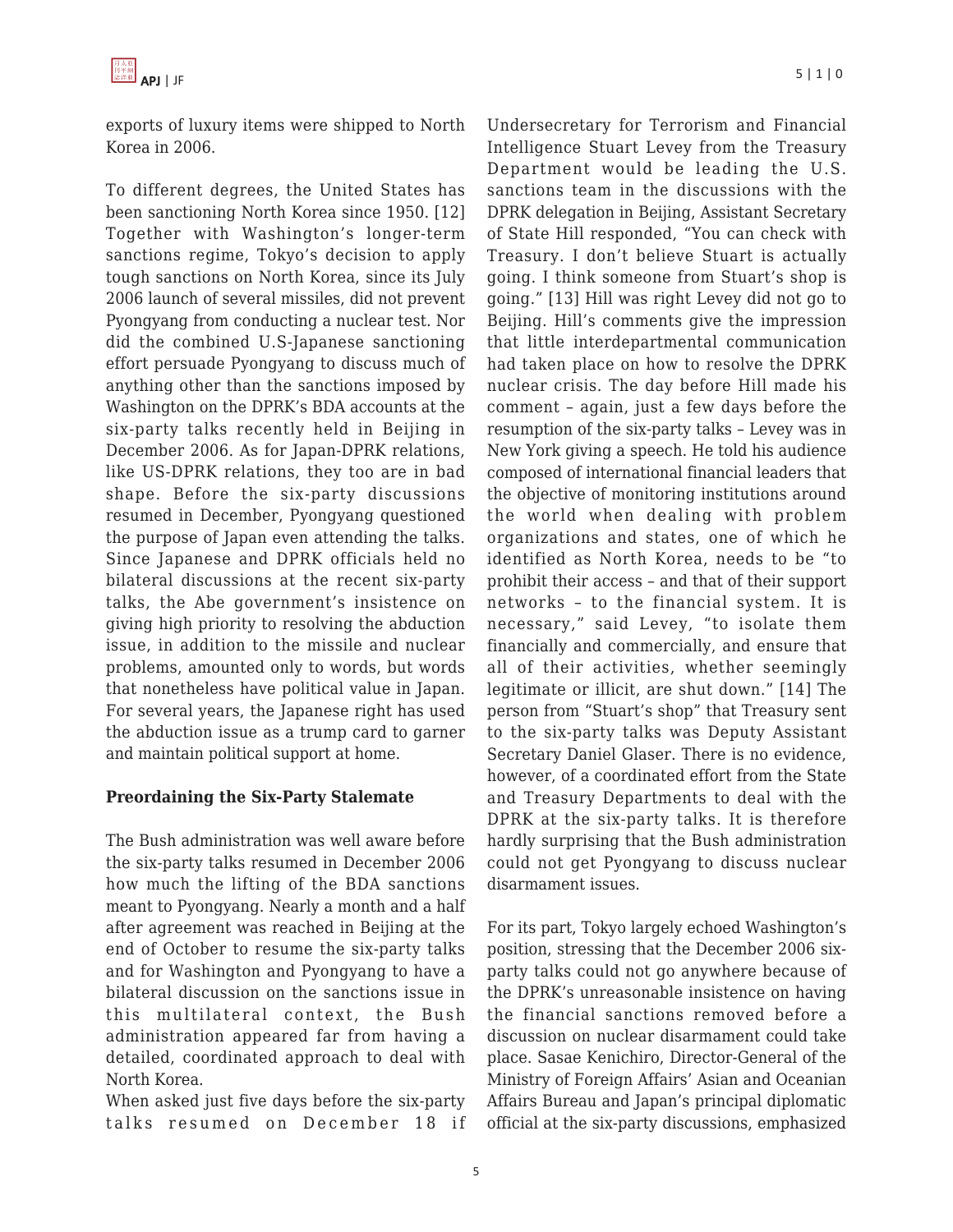after the talks that, "Unfortunately, we were not able to see any kind of concrete progress [on nuclear disarmament] because North Korea persisted with the financial issue, which is not related to the main topic." [15] However, Tokyo has equally persisted with the abduction issue. Since the beginning of the six-party talks in 2003, Tokyo has repeatedly interjected the abduction issue into the talks. During a press conference held on the last day of the six-party talks in December 2006, the deputy press secretary of the Ministry of Foreign Affairs indicated, "Mr. Sasae repeatedly mentioned that [i.e., the abduction issue] in the overall sessions." [16]

## **A More Conciliatory Policy**

Whether or not the six-party talks will result in the denuclearization of the Korean Peninsula remains an unanswered question. Because Pyongyang is especially troubled by the financial sanctions, a significant concession by Washington on this matter would likely break the diplomatic ice and give the DPRK a reason to commit to the six-party talks. The longer Washington waits to do this, the further Pyongyang will integrate its nuclear weapons deterrent into the DPRK's songun (militaryfirst) policy, making denuclearization that much more difficult to achieve.

While the shared goal of the denuclearization of the Korean peninsula is laudable, the Bush administration's refusal to abandon its hardline DPRK policy and work in a conciliatory manner has thus far created obstacles that have helped forestall the resolution of the North Korean nuclear crisis. This has been aggravated by Tokyo's support of the Bush administration's hard-line DPRK policy and recently by its willingness to jump on Washington's financial sanctions bandwagon.

Anthony DiFilippo is Professor of Sociology at Lincoln University in Pennsylvania. His most recent book is Japan's Nuclear Disarmament Policy and the U.S. Security Umbrella (Palgrave Macmillan, 2006).

This is a revised, updated and expanded version of an article posted at The Hankyoreh on December 13, 2006. Posted at Japan Focus on January 8, 2007.

## **Notes**

[1] U.S. Treasury Department, Treasury Designates Banco Delta Asia as Primary Money Laundering Concern under USA Patriot Act, Washington, D.C. September 15, 2005.

[2] U.S. Treasury Department, Treasury Targets North Korean Entities for Supporting WMD Proliferation, Washington, D.C., October 21, 2005.

[3] "Spokesman for DPRK Foreign Ministry on Resumption of Six-Party Talks," Korean Central News Agency, November 1, 2006.

[4] "U.S. Takes Tough Line on Macau Bank Ties with N Korea," Reuters, November 2, 2006.

[5] "Macau Bank Tied to DPRK WMD Projects/Funds Sent from Accounts to Japan in '02," Daily Yomiuri Online, November 4, 2006.

[6] United Nations Security Council, Department of Public Information, Security Council Condemns Democratic People's Republic of Korea's Missile Launches, Unanimously Adopting Resolution 1695, New York, July 15, 2006.

[7] "Korean Residents in Anguish: Nuclear Fallout," Asahi Shimbun, January 2, 2007.

[8] United Nations Security Council, Resolution 1718, Adopted by the Security Council at Its 5551st Meeting, New York, October 14, 2006; UN News Centre, "Security Council Imposes Sanctions on DPR Korea after Its Claimed Nuclear Test," New York, October 14, 2006.